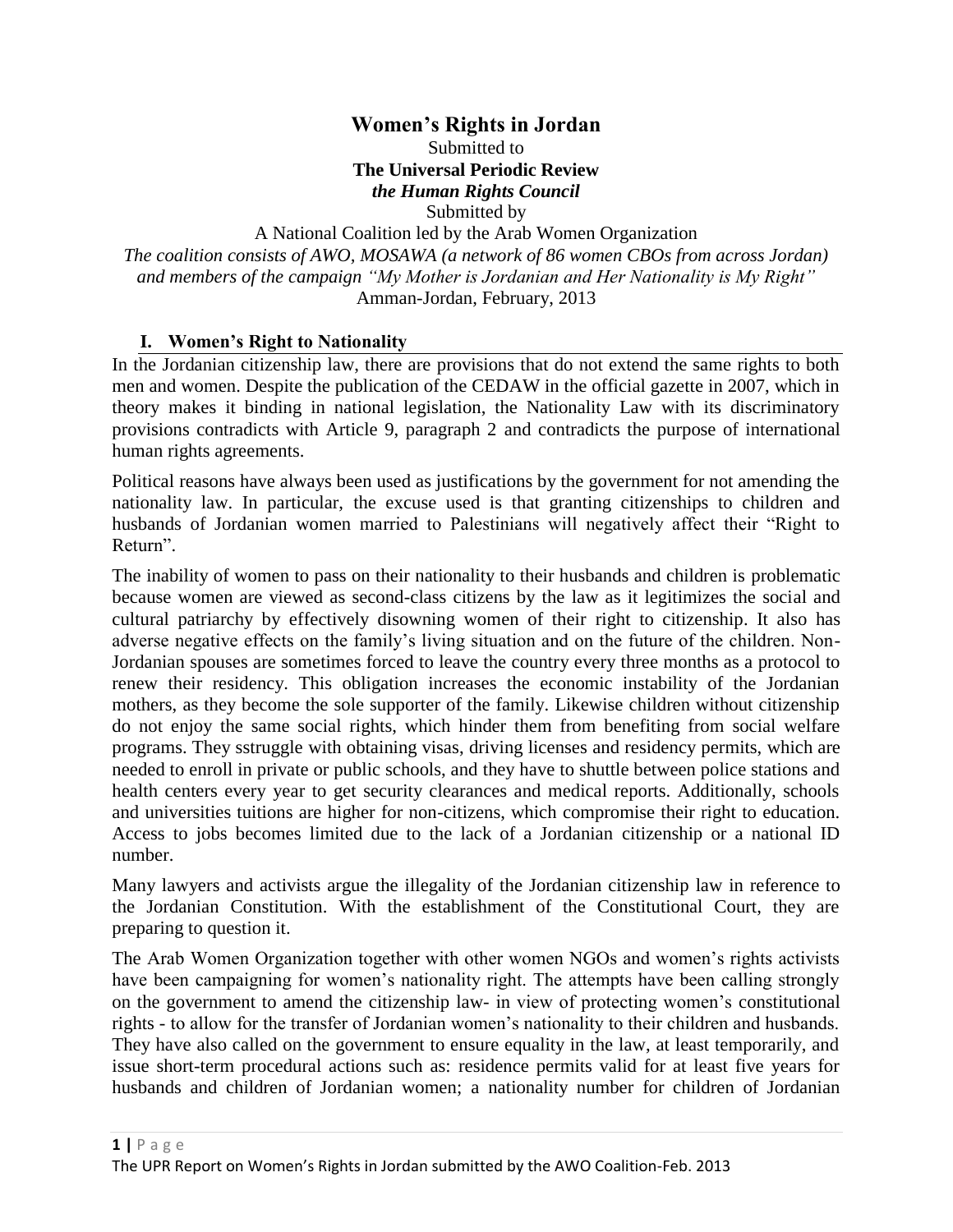women to uphold education, health and labor rights equal to other Jordanians; form a special committee to study humanitarian cases and protect children from situations of statelessness.

In November, 2012 Jordan's Prime Minister vowed to support the full implementation CEDAW and to lift reservations on the remaining articles at the 11th International Conference of National Human Rights Institutions held in Amman. However and until today, no rectifying measures were taken to lift the reservations on these Articles which continue to constitute discrimination against women.

A study conducted by the AWO in 2010 assessing the "Economic, Social, Political and Psychological implications on Jordanian Women and their families married to non-Jordanians", concluded that depriving children and husbands from the right to acquire Jordanian nationality results in a stressful economic, social, psychological situation. The study also called on all relevant institutions responsible for issuing marriage contracts to indicate nationality of husband in view of facilitating research and in acquiring statistical data on the subject to accurately measure the size of the problem especially those from Palestinian origins.

AWO and the campaign: "My mother is Jordanian and Her Nationality is My Right" launched dozens of sit-ins and demonstrations in front of the Parliament and the Prime Ministry under the *slogans "We are full citizens", "My mother is Jordanian and her citizenship is my right,"* and *"We are demanding our constitutional rights".* Some of these appealed to King Abdullah to change the law and grant Jordanian women their citizenship rights on the same basis as men. The most recent effort was the formation of the coalition "My nationality is a family's right" in February 2013. The coalition consists of women's rights activists, lawyers, journalists, academics, and other well-known professional figures in the Jordanian society, concerned with the deprivation of women's right to pass their citizenship to their husbands and children. The coalition has been conducting awareness seminars and workshops to shed light on the consequences of the law and calling to unify the efforts of women's rights organizations in order to successfully push the government to change the citizenship law in Jordan. The coalition will also renew calls made in the past to amend Article 6 of the Jordanian Constitution, which stipulates that "there shall be no discrimination between Jordanians as regards to their rights and duties on grounds of race, language or religion".

### **II. Women's Weak Political Representation**

While women are more accepted as political figures today, gender traditional stereotypes are used to justify discrimination against women, hampering their participation in public and political life. Women are poorly represented in the political sphere, which hinders them from successfully contributing in the decision making process that would shape the political priorities, policies and practices for women.

Politics in Jordan is considered a male domain and decisions are taken by men and therefore are serving predominantly the male interests. In the government today there are no women ministers and the in the last cabinet a new ministry on women's issues was founded, but was later removed in the last government indicating lack of seriousness at the highest political levels to consider women's rights. Growing religious fundamentalist movements is another factor that is impeding women and civil society's role and opportunities to enter politics and public life. These place women as secondary citizens and affect women's self-esteem by limiting woman's ability to function independently, cast her own vote or decide to run for political office.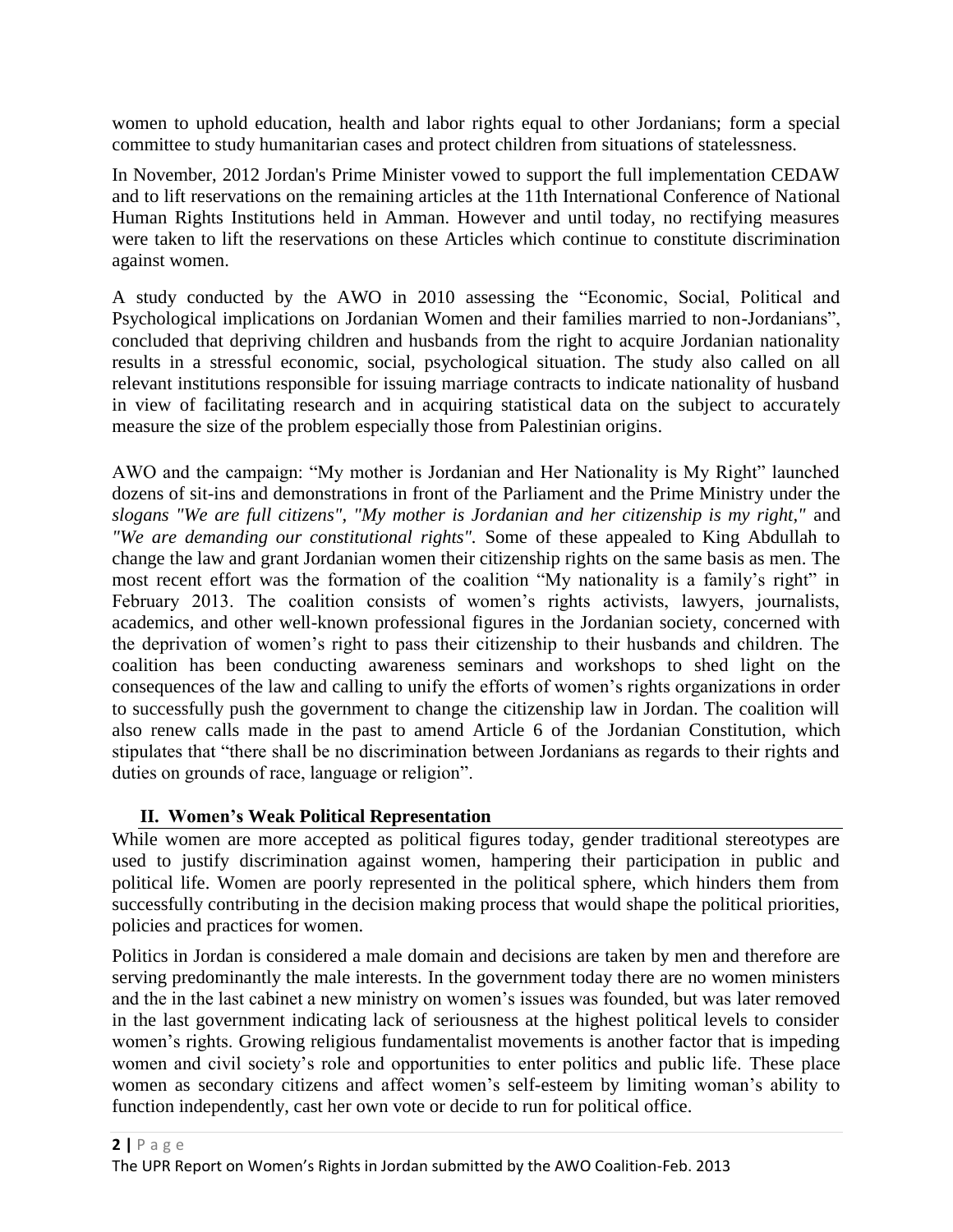The current electoral law is not enabling, but rather promoting tribal culture as it is advantageous to candidates from specific groups instead of those who stand for a specific political party platform. As the law is based on one-person one vote system, the regions where tribal culture is dominant, voters tend to cast their vote for those candidates connected to their tribe or family. This system limits women participation in parliament and diminishes their chances to win via competition, as generally people vote for their tribal and family affiliations. The patriarchal system and tribal culture decreases the chances of women being elected as candidates or representatives for their tribes, unless she represents the interest of the tribe.

Gender stereotypes have been sometimes consciously used by media to limit female politicians' participation in the political sphere. By questioning their intellectual and moral ability to perform successfully, women politicians get targeted, especially, when they have shown excellent capacities.

Women generally lack financial independence to engage in the public and political life. Without financial support to launch and carry out campaigns women tend to depend on their husbands or male family members to fund their campaigns, which may affect their ability to take stand on issues they believe in. The economic dependence and control are further enriched by the legal, cultural, and religious value systems, where husbands are required to support their wives financially.

Women's political participation has not been genuinely adopted as a priority in terms of legislation, binding policies, and awareness raising campaigns. There is no articulated state policy on promoting equality between women and men, hence lacking a structure to facilitate gender equality. Governmental commitment to the two Ministerial Conferences – 2006, and Marrakech 2009, - resulting from the Barcelona Process to strengthen women's rights, participation, and gender equality have not materialized in any policy on the ground.

The government has made some minor steps, but they have not been able to open the doors for more equal political participation, bringing qualitative transformative changes in favor of women's rights. The steps did not address the core of the problem: the patriarchal system itself, which has no political will to genuinely promote equality in the public and political spheres.

The quota system was introduced in the 2003 elections through a legislative amendment, reserving 6 out of 110 seats for women candidates. The quota was doubled to 12 seats in the Election Law of 2010, resulting in a total number of 13 women in the Lower House of Parliament; 12 filled by quota and one by direct competition. In the 2013 elections, a total of 215 women ran to compete for seats in the 150-member Lower House. Eighteen women won: 15 via the quota, two through national tickets and one through direct competition.

The new electoral law implemented in the 2013 parliamentary elections allowed voters to cast two ballots; one for a candidate in their constituency and one for national/party lists elected by proportional representation at the national level. This amended law came short to fulfill the demands made by the opposition and the Muslim Brotherhood who boycotted the elections.

An Independent Elections Commission was founded to supervise the elections to ensure transparency, however shortcomings were observed. It is argued that the modest changes made to the election law have not changed the built-in, structural over-representation of individual tribal candidates vis-à-vis candidates running on a party platform. Political parties thus continue to be largely irrelevant in Jordan. And although the number of parliamentary seats increased to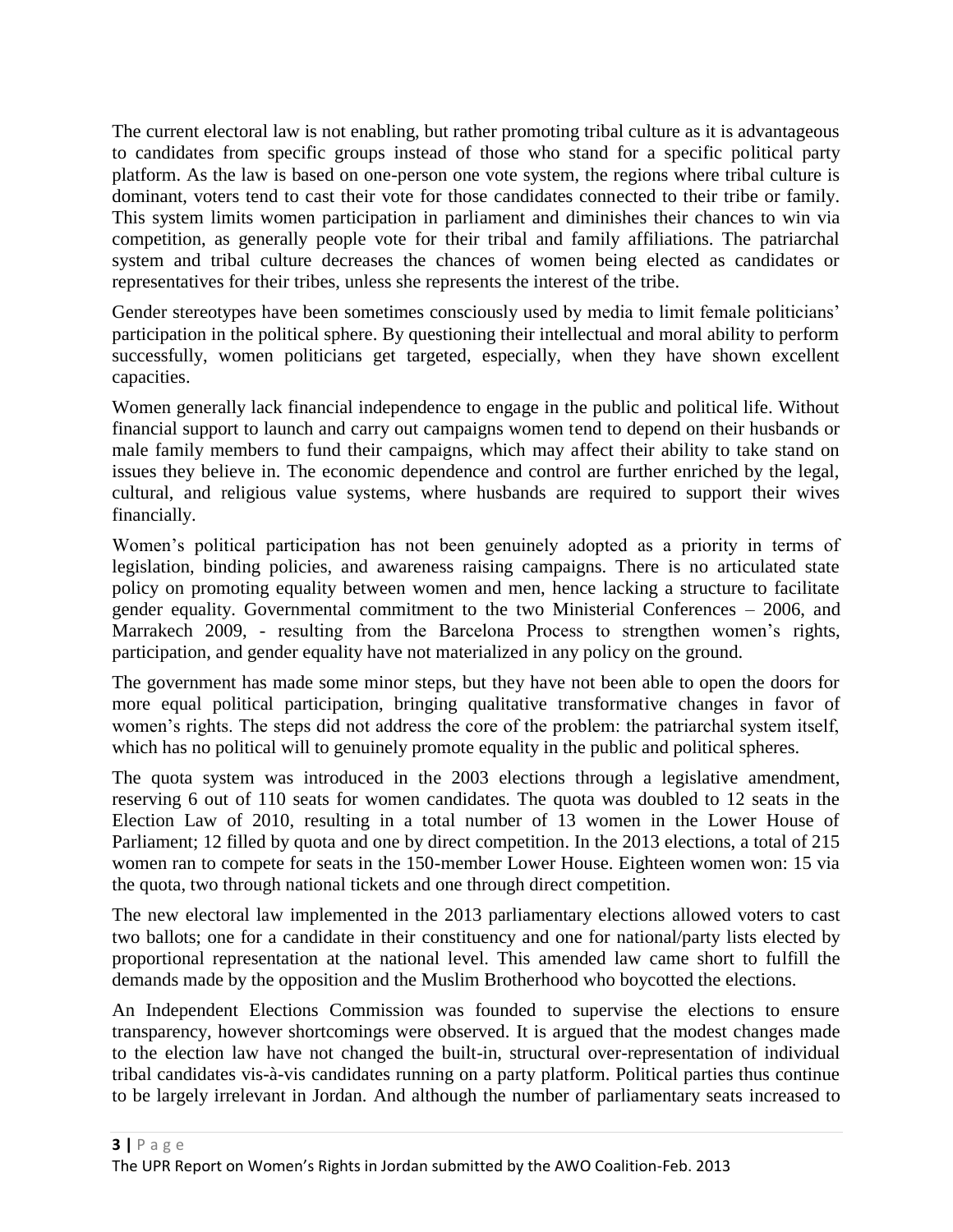130 and women's quota from 12 to 15 seats, it kept the level of representation of women in the quota system to around 11%, far short of the Millennium Development Goals (MDG).

While the increase in quota in municipal elections from 20-25% is without a doubt a success for women's representation at the local level, this number alone cannot be used to evaluate the real participation of women. All the achievements in gender equality, as in the other fields, should be placed into a context of a broader situation influenced by political Islam, which is of concern, especially for advancing women's rights.

Legislation in Jordan is civil with the exception of the Personal Status Law that is based on religion; therefore, it is highly dependent on the interpretations of the religious precipices. Shari'a judicial system and ecclesiastical courts are not open for women, which is also an indicator of their discriminative character. This situation contributes towards the legal perpetuation of the inferior status of women in society, which plays an essential role in the continuation of gender stereotypes. This hinders any effective step towards women's participation in public and political life and the law poses the biggest challenge for women's movements, because claims only separation of state and religion, based on civil legislation and full citizenship is a precondition for improving women's real participation.

The Law of Association governing civil society organizations was changed several times, but it does not grant CSOs the freedom to organize independently, especially for those organizations that advocate for political changes. For example, the current law prohibits associations from pursuing any "political objectives" and activities that violate "public order." Both terms are overly broad and invite governmental abuse.

Although some steps have been made in easing the atmosphere for organizing as part of the government's recent efforts to promote democratic reform in the areas of freedom of assembly, freedom of association, freedom of expression, these changes in legislation have not been applied translated to practice in ways to produce the desired effect of real freedom and equality. Popular protests and demonstrations in Jordan, inspired by the uprisings in Egypt and Tunisia, broke out in January 2011, calling for full political reform, revision of the electoral law and the political parties law, amendment on the constitution, and measures to address the high unemployment, rising cost of living and the spread of corruption. Women took part in these demonstrations, demanding equality between women and men and changing the discriminatory legislation.

### **III.Women's Economic Rights**

Jordan's wide gender gap in employment and economic participation lies at the heart of the economic disparity which has led to widespread political and social unrest. If such reforms are ignored, the Jordanian economy will continue to stagnate as more than half of its educated and employable population remains outside the work force.

The Jordanian government notably succeeded in closing the gender gap in education, however, it has been slow to recognize how this translates into opportunities for women's contribution to the economy. The percentage of women in the labour force stands at around 14.7% according to the Employment and Unemployment survey of the Department of Survey in 2011. At the same time, the unemployment rate is set at 11% for men and twice as high for women with 21.21% in 2011.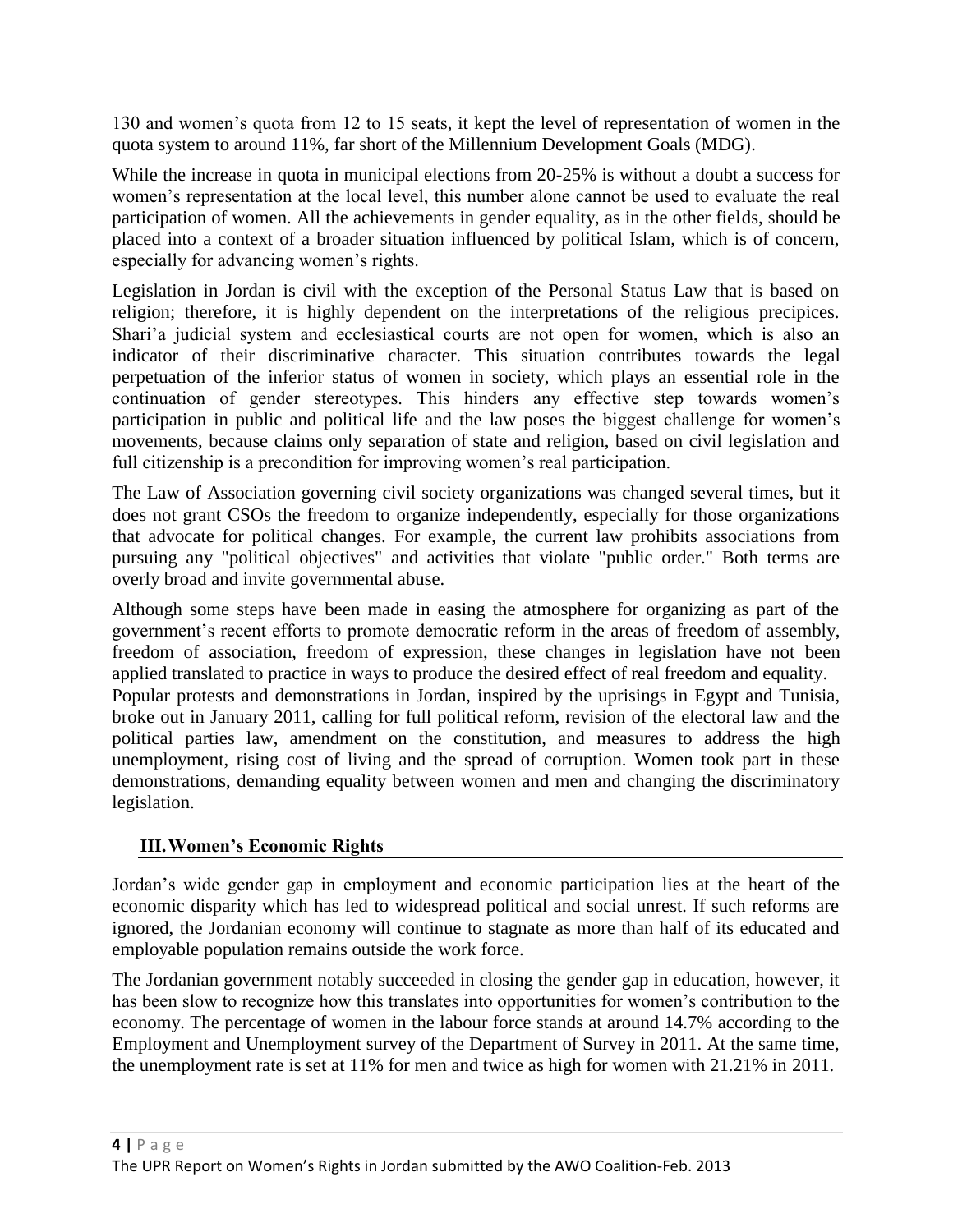According to the UN Women Gender Equality Assessment report released in 2010, women constitute only one in four employees in the private sector. The majority of females in the private sector are under the age of 29, while less than 1% of women are above the age of 50.

The low participation rates of women in the economy and in the private sector present a high cost to the Jordanian economy, especially when many of its women, particularly the young and active, are highly educated. This means that there is currently a considerable waste of human resources, and a loss of education investment, in Jordan.

Understanding the value and importance of women's economic empowerment in Jordan is still weakened by traditional social structures that place a higher value on women's reproductive roles. To overcome this, there must be systematic and strategic effort by the government targeting both male and female awareness on the positive outcomes of women's economic empowerment.

Almost 95% of employed females are wage earners, with the public sector being the preferred option for them (48.2% of employed women are in the public sector). This is because working hours are shorter than the private sector, wages tend to be slightly higher, maternity leave is longer and government offers better job security.

At the national level, legislative policies should be put in place to reduce discrimination and encourage female labor force participation. This includes in some cases the activation of existing laws that support women's employment and in other cases addressing discrimination in the provisions themselves in both the Civil Service Law (governing public sector employees) and the Labour Law (governing the private sector).

The persistent of gender wage gap especially in private sector (30%) and the lack of a provision in the Labour law that entails equal pay for men and women for work of equal value; as well as, the continuous horizontal and vertical gender segregation in labour market present a great challenge to women's economic participation.

Although the Civil Service is generally seen as a non-discriminatory employment sector, when it comes to equal pay for equal work, UN Women Gender Equality Report cites the presence of a gender gap in payment for employees at the level of legislators and senior officials, where the average hourly rate is JD4.5 for men and JD2.9 for women. The report also mentions that a female employee is likely to have three years greater experience over her male counterpart in Jordan.

Women's ability to choose their profession is also influenced by legal regulations inhibited by cultural attitudes. According to Article 23 of the constitution and Article 69 of the Labour Law, the Minister of labour issues decisions specifying the industries and economic activities that are not appropriate for female workers as well as the hours allowed for women workers. Women are prohibited from working in mines and are not allowed to work between 8p.m and 6a.m, except in certain places. Evening work is limited to 30 days a year and a maximum of 10 working hours a day.

In terms of social benefits, the Civil Service Code remains discriminatory in some of its articles. Family allowances are automatically paid to men, while it is granted to women only in certain circumstances. Within the Social Security system, pension payments to the family are only paid to a woman's family under limited circumstances despite the fact that social security contributions are equal. And while the private sector employers with 20 female employees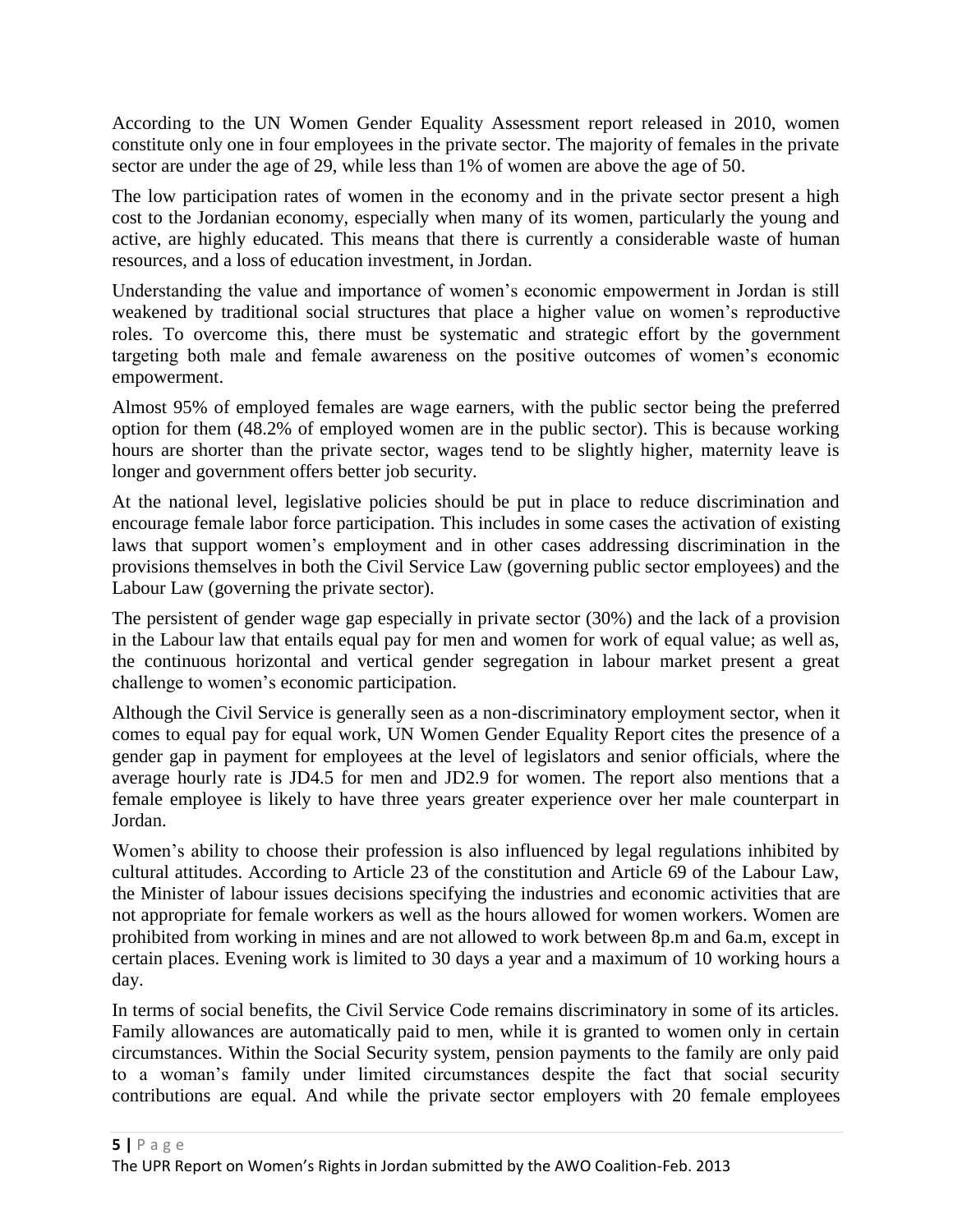(regardless of marital status) are obliged to provide daycares for their employees, provided that the number of children under the age of 4 is at least 10, the public sector is not obliged to provide support for married women's family obligations through day care facilities.

The lack of activation of Article 72 in the labour law makes women's lives of balancing work and family even more difficult. Enforcement of this law supports women's rights to childcare in the workforce and allows women to benefit from these provisions that could enhance women's contribution to national development and ensure equality of opportunity and treatment of women in employment and in their participation in decision-making at all levels. The private sector enterprises sometimes limit the number of female employees to avoid obligation to such services and are using it as an excuse to lower women wages to compensate for the cost.

The Ministry of Labour, the entity responsible for enforcing Article 72, avoids implementation for fear of the law backfiring, as employers could either stop recruiting women who are married or pregnant, or stop recruiting women altogether. This challenge is also coupled with strict guidelines enforced by the Ministry of Social Development that dictates how daycares are established in Jordan. Corporations often find themselves discouraged after realizing that compliance with these guidelines is difficult. Although Article 72 does not fall under the jurisdiction of the Ministry of Labour guidelines, conflict still persist between the two ministries on licensing and supervising daycares the workplace.

The labour law amendment made in 2008 sanctioning sexual harassment in work place and the new Civil Services Statute No. 30/2007 that deems sexual harassment in public service was a positive step, however activation of these two provisions is limited and no procedures are put in place to raise women's awareness on the importance of these laws. In addition sexual harassment in workplace covers only cases where the perpetrator is the employer.

## **IV. Violence Against Women**

While the constitution states that all Jordanians are equal by law, certain legislation discriminates against women and does not protect their rights especially in cases of violence. Women are also the most affected by poverty; they represent a larger proportion of the unemployed population and they are widely absent from decision-making processes. All of these aspects place women in vulnerable situations and contributes towards generating violence against women.

The Jordanian Constitution and the Family Protection Act (2008) are policy frameworks that obligate the government to combat violence against women. These as well as the JNCW's National Strategy for Women and the National Framework for Family Protection provide the grounds for legal and social support and protection against violence. The Family Protection Department and various services provided by non-governmental organizations and the regulatory tools of protecting women are also in theory sufficient tools to effectively protect women from violence. However, there are no appropriate and effective administrative systems and collaborative referral systems to provide support and protection, and clear regulatory frameworks within which protection can be ensured. The by-laws of the Family Protection Act that was should provide these regulatory frameworks, but it is still awaiting activation.

The National Centre for Human Rights (NCHR) deals with gender discrimination cases through its complaints unit but does not have the legal capacity to file such cases before the courts. In 2010, NCHR recorded 770 complaints, of which 30% were from abused women. In the absence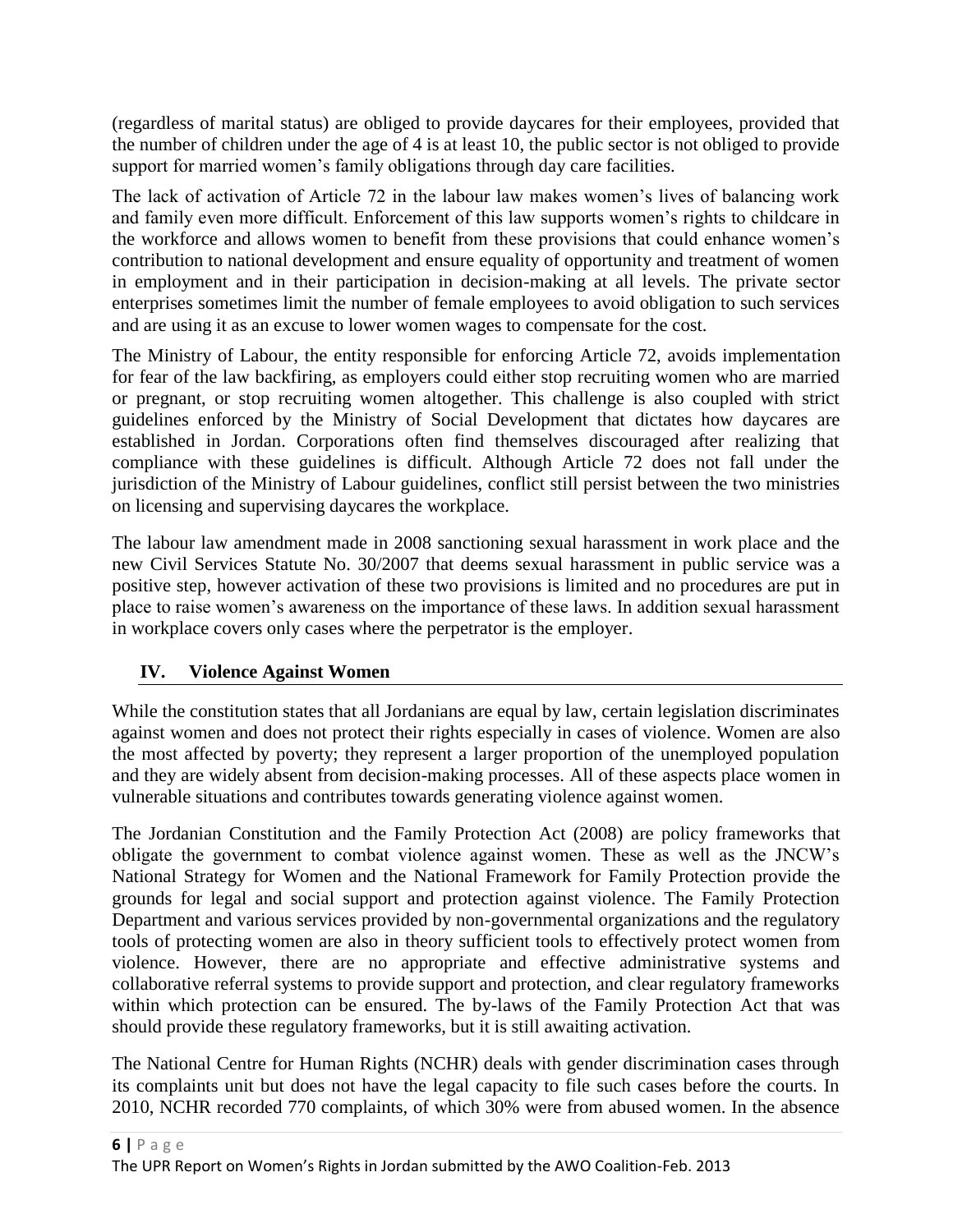of an ombudsman office, the Center is not well equipped in dealing with the situation. The data for recording cases of violence against women are not reliable. Firstly because of cultural and traditional values that conceals violence as a family secret, to be kept behind the walls of homes, and secondly is the lack of a unified national database for violence against women.

Women's bodies are still considered and used as male property; physical violence is socially tolerated and seldom punished. The shame and guilt remains for the victims. The traditional mentalities reproduced by both men and women, keep domestic violence in the family sphere as a private matter. Sexual violence may take place in private and public spaces. It includes sexual harassment and marital rape, but often treated with secrecy because of its direct connection to women's reputation and the reputation of her family. This endangers women's physical and psychological health and rights over their own bodies since many women are forced to have abortions and denied the right to decide how many children they want to have.

Victims of sexual violence face numerous legal and social obstacles. Marital rape is not criminalized and prosecution for rape ends in the event of marriage between the prosecutor and its victim in accordance with Article 308 of the penal code. In majority of cases, the perpetrator of rape or molestation will avoid punishment if he marries his victim. This is always justified on the basis of protecting the female victim from social stigma. There are no clear procedures to ensure the victim's "consent" to such a marriage. Societal customs often serve to pressure the guardians of a female victim to waive personal claims and drop charges to avoid social stigma, particularly in cases of sexual assault, rape, and homicide.

Abortion is legal only in cases of serious danger to the mother's life.

There are no specific provisions in the penal code for restraining orders for cases of abuse, even in the new 2008 Family Protection Act. Cases of domestic violence are prosecuted under the penal code's general provisions on assault and battery. Although assault and battery are accepted as reasons for divorce, it is often very difficult for a woman to prove such a case as Islamic shari'a courts require the testimony of two male witnesses in these circumstances. This discourages many women to initiate legal procedures. The medics and the police are also not encouraged or trained to deal with domestic violence properly.

The articles 98 and 340 of the Penal Code have not been removed. Furthermore, the Crime Prevention Act (No.121 of 1927) intensifies the suffering of women who are threatened by their male family members, by giving the Administrative Director of a governorate the right to hold a woman under protective custody (without a time limit) on the basis of preventing a crime against her.

Violence against women is far from having become a political priority. Improvement in the legislative field is urgently needed to curb the conservatism of society. Furthermore, financial means need to be allocated to help prevent violence against women, and reduce the suffering of women.

## **V. The situation of Syrian Women Refugees in Jordan**

The number of total refugees residing in Jordan, estimated by UNHCR, is about 260,000, with women and children making up the majority of the refugee population. The most vulnerable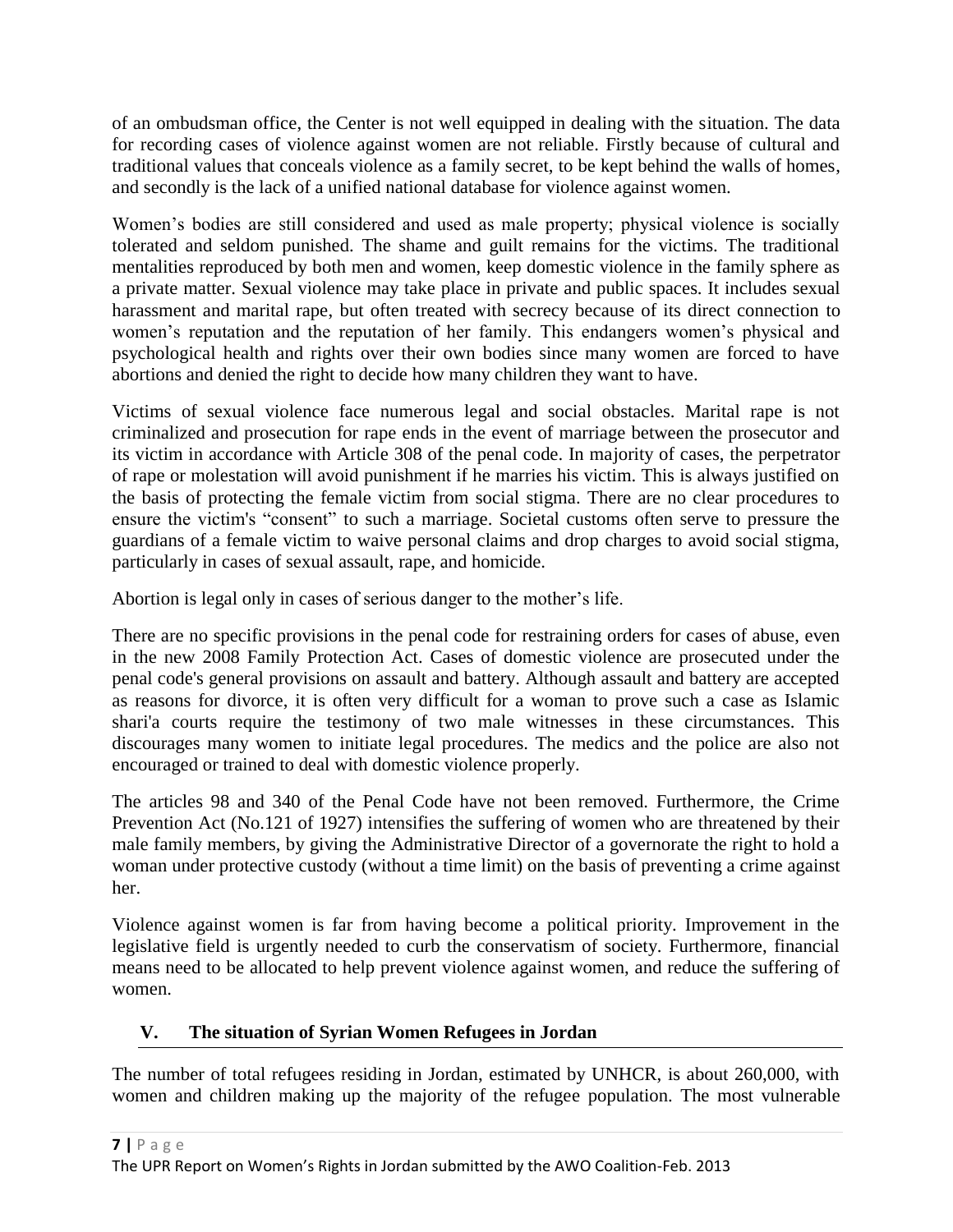targets in this conflict are Syrian women. Violence against women in refugee camps is high; incidents of domestic violence, child brides, and prostitution are acknowledged as existing phenomena among Syrian refugees.

Cases of rape and violence against Syrian women refugees remain underreported. Cultural and traditional norms prevent Syrian women from talking freely about private issues, especially sexual assaults. The society's demeaning view of women who are victims of sexual violence is one of the main reasons of why assaulted women would hide such crimes. In addition, Syrian survivors interviewed by AWO at refugee camps in Jordan stated that they fear reporting rape incidents due to the risk of getting killed by a male family member who believe that the woman brought shame to the family name by getting raped. This makes it hard for the international organizations and women's rights activist to document these sexual assaults against Syrian women refugees, which in return, lower the funding allocated to help women suffering from sexual violence.

With the difficulty of providing humanitarian assistants to the Syrian refugees, due to insecurity and difficult access to camps, the international community is struggling to provide the basic needs for refugees. This reflects the broader picture of the dire situation at the refugee camps. Sexual assaults survivors who managed to flee to Jordan are not getting the medical and psychological assistant needed to help them overcome the traumatic experiences of sexual violence, and reintegrate in the communities where they have settled.

When fleeing their homes, Syrian refugees leave most of their valuables behind. The difficult living situation in Jordanian refugee camps forces many Syrian families to marry off their young daughters in return of shelter, dowry or a better life standard in general. In many cases where the family lacks a male figure living with them in the refugee camp, young women are married off to older men in order to preserve the family's honor and to protect the rest of the family members.

Syrian refugee women are under the jurisdiction of the Jordanian law. So issues pertaining to Personal Status laws are identical to those endured by Jordanian women. The lacks of holding perpetrators morally and legally accountable to their sexual violence in the camps reflect the absence of effective implementation of CEDAW in Jordan in general, and in refugee camps in particular. For example, the fluid Jordanian laws for the minimum age of marriage are being noticed in refugee camps, because the Personal Status Law states that the minimum age for marriage is 18 years for girls and boys, but makes exceptional excuses for a girl to be 15 years at marriage if a judge finds such marriage to be of her benefit. This law affects Syrian female minors who continue to be married off to older men in search of protection and financial support. The adverse effects of early marriage make the girl more vulnerable to sexual violence.

The combination of CEDAW and Security Council Resolution 1325 must be implemented in refugee camps in Jordan, to ensure gender equality during, and post conflict. These two powerful tools can be used to provide women with their needs and protect them against any violations of their rights. This will drive Jordan to take the measures needed to protect women from any discrimination or sexual violence and prosecute violators. Additionally, Security Council Resolution 1820 and 1888 recognize sexual violence as a weapon in wars; calling for leadership to monitor and respond to any conflict- related sexual violence by deploying experts to develop mechanisms to prevent sexual violence. If the Jordanian government implements CEDAW, resolution 1820 and 1888, it will reflect their recognition of the sexual violence occurring in the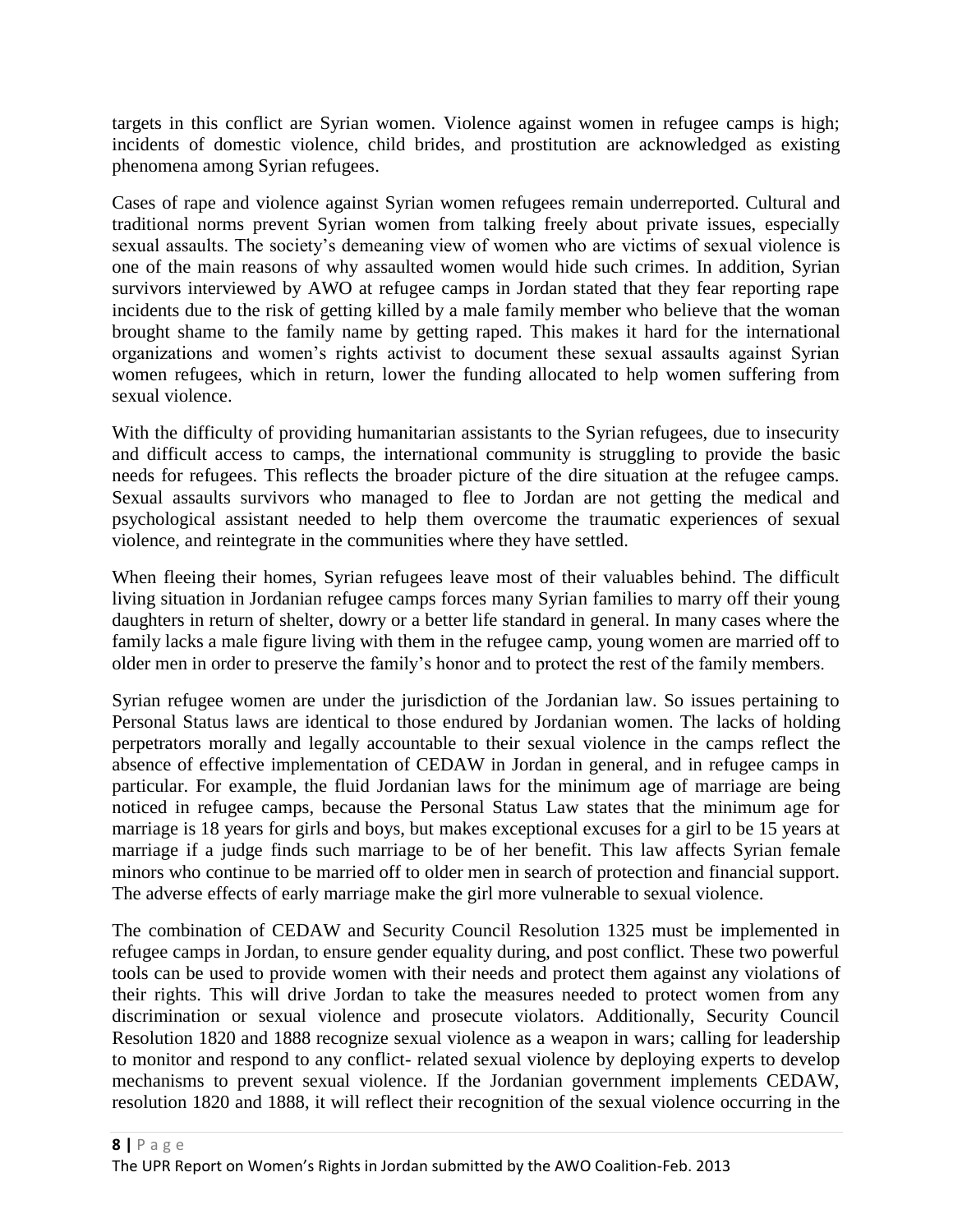refugee camps. The more the government reports and prosecutes perpetrators of sexual violence, the more victims report incidents of sexual abuse. This will achieve a more successful reintegration for Syrian women in the refugee camps.

This will help NGOs reveal the real conditions of Syrian women refugees, and provide the medical, social and psychological assistant needed to help them overcome the traumatizing experiences they have been through. It will help NGOs implement better monitoring and evaluation systems in their organizations.

## **VI. Recommendations**

- 1. Draft a Gender Equality Law where the definition of discrimination against women in CEDAW should be included or include the word gender into Article 6 of the constitution.
- 2. Amend the existing citizenship law to end discrimination against women married to non-Jordanians to apply gender equality as well as lift hardships faced by children and husbands related to residency, enrolment in government free education, provision of health care services, and deprivation of work permits.
- 3. Achieve a women's quota of at least 30% in parliament by 2015 to move closer to the MDG targets.
- 4. Create a friendly working environment that enables women to become more economically viable, including by adopting legislation guaranteeing equal pay for work of equal value in order to narrow and close the wage gap between women and men, in accordance with ILO Equal Remuneration Convention, 1951 (No. 100); activate Article 72 to provide daycares at the workplace, take effective measures to monitor and improve the working conditions of women in the private sector; and, ensure that the Labour Law covers all cases of sexual harassment in workplace. It should also set up specific provisions that prohibit gender discrimination in labour opportunities and in the workplace.
- 5. The Civil Service Code should also be revised to address inequalities pertaining to family allowance and the Social Security Corporation Law should be revised to grant employed or retired women to benefit from their dead husbands' pensions and allow a deceased woman's family to benefit from her full pension.
- 6. Develop a law that criminalizes all forms of violence against women, including the marital rape, decriminalization of abortion for victims of rape and eliminating all exceptions that allow underage marriages;
- 7. Provide reliable and safe services and shelters for abused women outside households and provide effective systems and mechanisms in place to combat violence against women;
- 8. Article 308 of the Penal Code should be amended not to pardons a rapist from punishment or legal prosecution if he marries his victim and pledges to stay with her for five years.
- 9. The Jordanian government cannot keep turning a blind eye to the Syrian women situation in refugee camps as it is responsible to protect the refugees residing in Jordan and provide civil, social and human rights. The government must fully implement CEDAW and the Security Council Resolutions that aim to protect women from any sexual violence; incidents of rape, trafficking and sexual violence in camps must be dealt with carefully, and perpetrators must be held legally accountable.